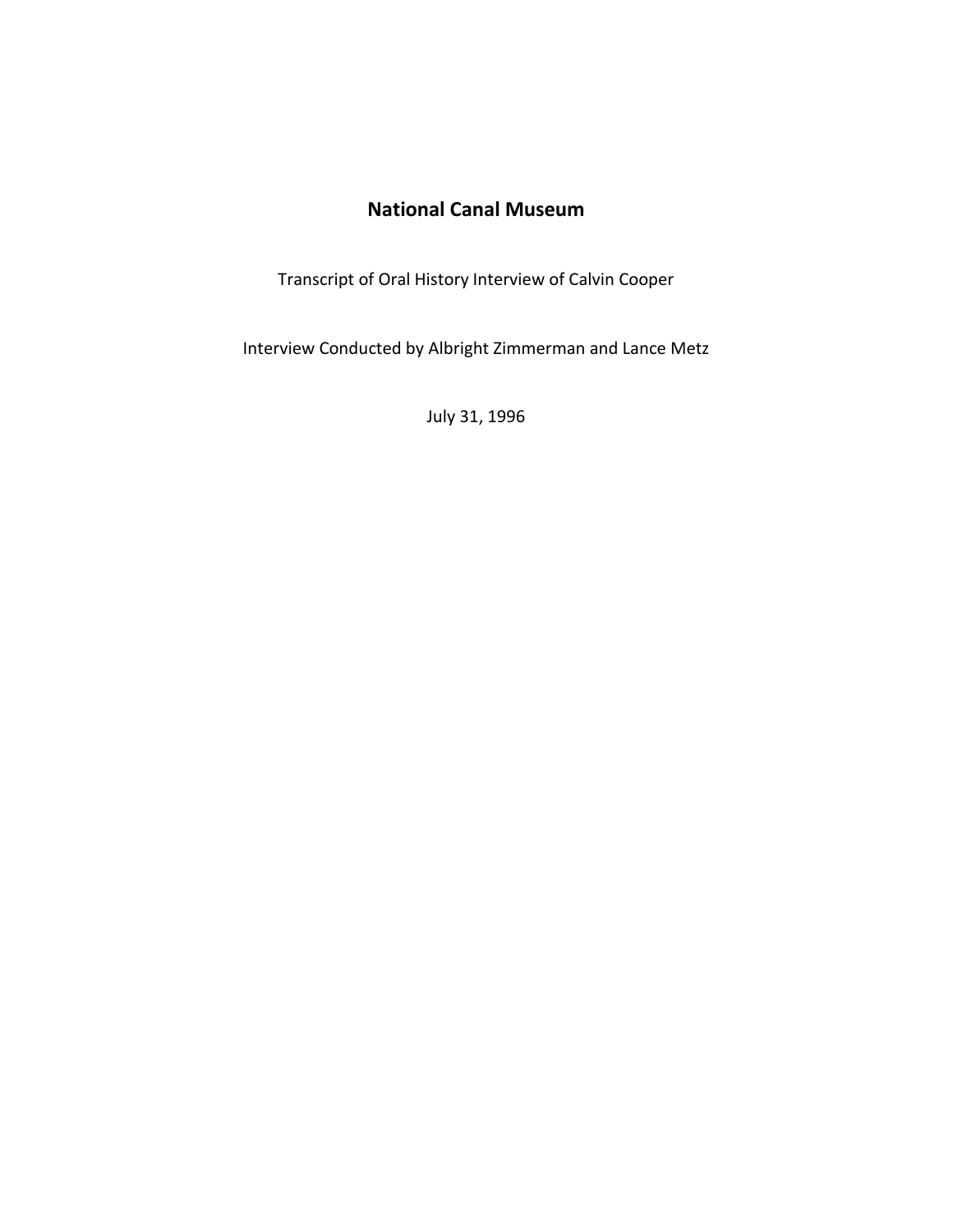Time: 1:30 p.m. Place: Home of Mr. Calvin Cooper, 421 Aeheboro Village Date: July 31, 1996 Interviewers: Lance Metz, Albright Zimmerman Interviewees: Mr. Calvin Cooper

Mr. Metz: Mr. Cooper would you state your full name for the record.

Mr. Cooper: Alexander Calvin Cooper.

Mr. Metz: Do you have any objections to this tape being used archived and used for research?

Mr. Cooper: Not at all.

Mr. Metz: OKay. How were you involved in the Delaware Canal?

Mr. Cooper: Well my mother was from New Hope and my father from Lambertville. After living in Trenton for about <sup>3</sup> years, where <sup>I</sup> was born, they moved to New Hope. My father bought the coal yar<sup>d</sup> along the canal from Finn Slack and <sup>I</sup> was probably about <sup>6</sup> or <sup>7</sup> years old at the most at that time. That's how I came in contact with the canal at the beginning.

Mr. Metz: What was your mother and father's full names?

Ely Mr. Cooper: Mother was Marion Oblinger Cooper. My father was Alexander Ett-Cooper who went by  $E#$ .  $E|_{V}$ 

Mr. Metz: What was the name of your coal yard, Cooper's Coal Yard?

Mr. Cooper: Yes

Mr. Metz: Can you tell us <sup>a</sup> little bit about how the coal yar<sup>d</sup> operated?

Mr. Cooper: Well, when it was first taken over there was an old grey mare that used to pull the coal wagon to deliver coal. <sup>I</sup> don't know how many months after dad took it over they bought <sup>a</sup> truck. We were all excited about it because he had his name printed on the side of the truck A. Eli Cooper, Old Lehigh Navigation Company Coal, or something like that. Coal would come down by barge from up in the mines and there was a jerry rig there for unloading the coal, outfitted with buckets and the buckets would be lowered on <sup>a</sup> wire, heavy wire or rope and then lifted up. It was fastened to the horse, and the horse would be whipped and pulled in one direction or another and that would lift up the buckets. From there they would be swung over into <sup>a</sup> proper bin whether it would be hard coal or soft coal, pea or chestnut or whatever it might be. There were usually two men down in the barge shoveling coal. After they had been there for <sup>a</sup> while someone would relieve them. It was very hard, especially in the summer. Then my father bought, it was an awful lot of money in that time, around \$30,000, <sup>a</sup> conveyor that would unload the barge. Same principle, the bucket going down and getting filled up by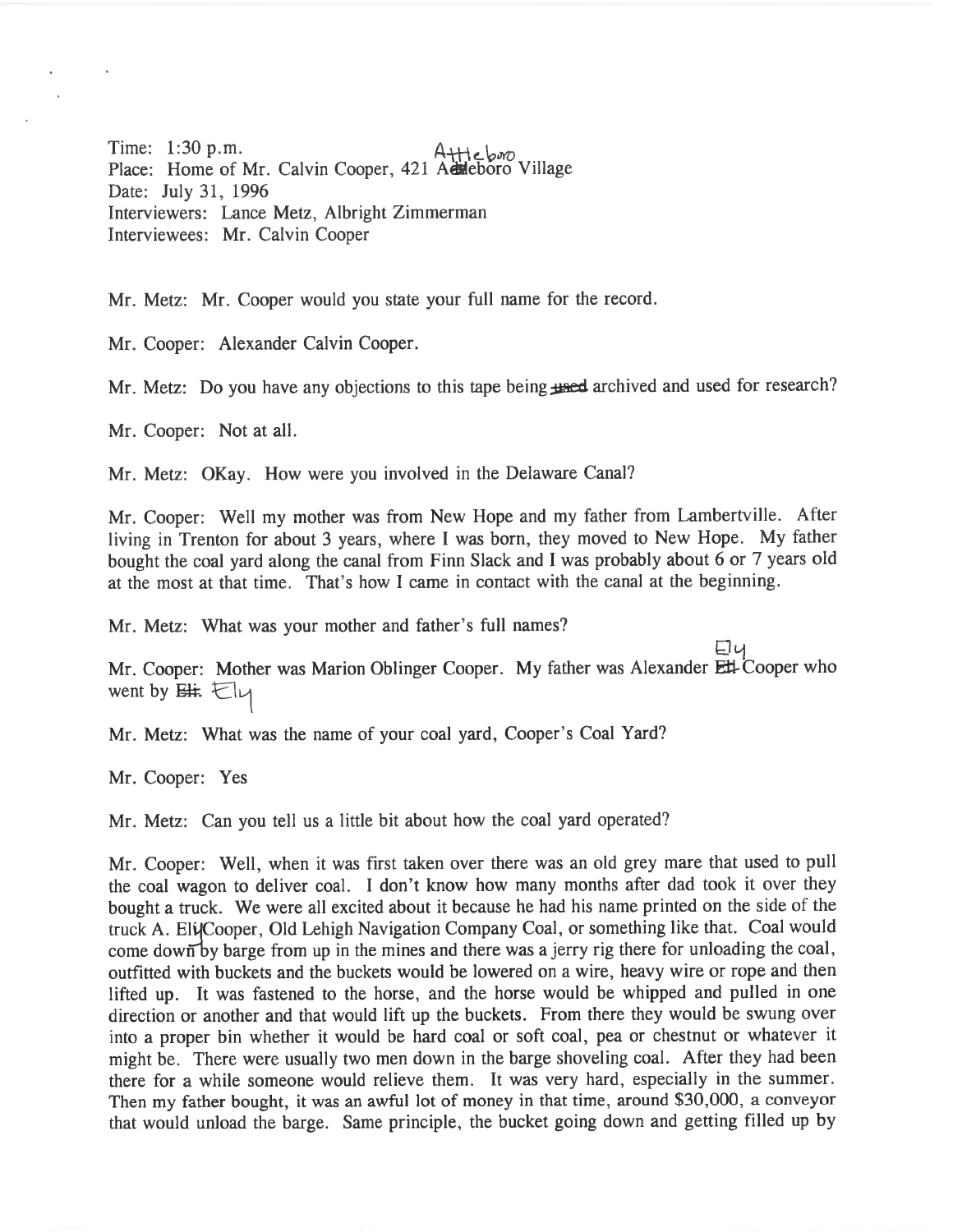the men in the barge and lifted, taken over and dumped.

Mr. Metz: Okay, what year would that have been about when he bought that?

Mr. Cooper: Oh, gee, I was afraid you would ask that. Let's see, about 1922.

Mr. Metz: In what year did he buy the coal yard?

Mr. Cooper: Oh, wait <sup>a</sup> minute then, I was thinking of when he bought the coal yard was about 1920-22. The period I am talking about now was later, about 1928 or 1930. Before my father bought this expensive equipment he went to Trenton and talked to <sup>a</sup> gentleman down in Trenton. His name doesn't come to me at the moment. The man had been connected with the coal business in Trenton and he guaranteed my father that they were going to continue delivering coal over in Pennsylvania by barge. Well, it lasted about 3 years and then they started to ship coal by rail and I think my father go<sup>t</sup> about 10 cents on the dollar for the equipment that he had spen<sup>t</sup> there. At one point, three other fellows and myself, you remember when they were having <sup>a</sup> contests flagpole? bic contest, everything, dancing. At my father's coal yard there was a very good opportunity, there was <sup>a</sup> big circle with an electric pole in the center and I had <sup>a</sup> bicycle so we worked out <sup>a</sup> way, the three other fellows and myself how we could ride the bicycle and change without stopping. What we would do would be to ride for an hour and then sit there and watch the other person ride for an hour and just change off 24 hours <sup>a</sup> day it was going. We went for 13 days and nights and finally our parents made us stop. But when we first started we happened to ge<sup>t</sup> some pup tents. I don't know how that came along. We pu<sup>t</sup> the pup tents up and were sleeping there. We had kerosene lanterns sitting around so we could see where to go <sup>a</sup> night. After we were there <sup>a</sup> short time, <sup>a</sup> few days, somebody came in with <sup>a</sup> grea<sup>t</sup> big tent. Then they came in with cots for us. Then the electrician climbed the pole and he pu<sup>t</sup> up <sup>a</sup> big spotlight up there so we didn't need these kerosene lights anymore. We would ride around as <sup>I</sup> said for an hour, watch for an hour and then go swimming in the canal. That was grea<sup>t</sup> fun. We would wear shorts and sneakers when we were riding. We kept on the same clothes excep<sup>t</sup> for our sneakers and dove right into the canal. Women would come along and bring in <sup>a</sup> half of <sup>a</sup> watermelon or <sup>a</sup> big jug of ice tea or lemonade or something like that for us. Men would stop by, one man in particular who was <sup>a</sup> bartender in Lambertville about 3:00 in the morning. Every morning he would come. But it was surprising the number of people who would come, no more later than three in the morning, they would come to see it. When we finished my bike wasn't worth much. So I go<sup>t</sup> rid of that. But it was fun. So the canal has always been very close to my heart. It was great.

Mr. Metz: Do you remember much about the boatmen that came, who brought the coal?

Mr. Cooper: Well, some, let's see the fellow in my class, Winters, was one of the boatmen. John. That always looked very exciting. I'm sure there were some boys who wanted to be boatmen. The wife would be on the barge and she would be up there sewing or something like that when the coal was being unloaded. He was the only one, I think from New Hope, and as I said his son Earl Winters was in my class at school. The other par<sup>t</sup> about the canal was the barge rides. That was always grea<sup>t</sup> fun. That was <sup>a</sup> grea<sup>t</sup> community activity there. Various organizations would have <sup>a</sup> boat ride up. Sometimes all the family would take <sup>a</sup> clothes basket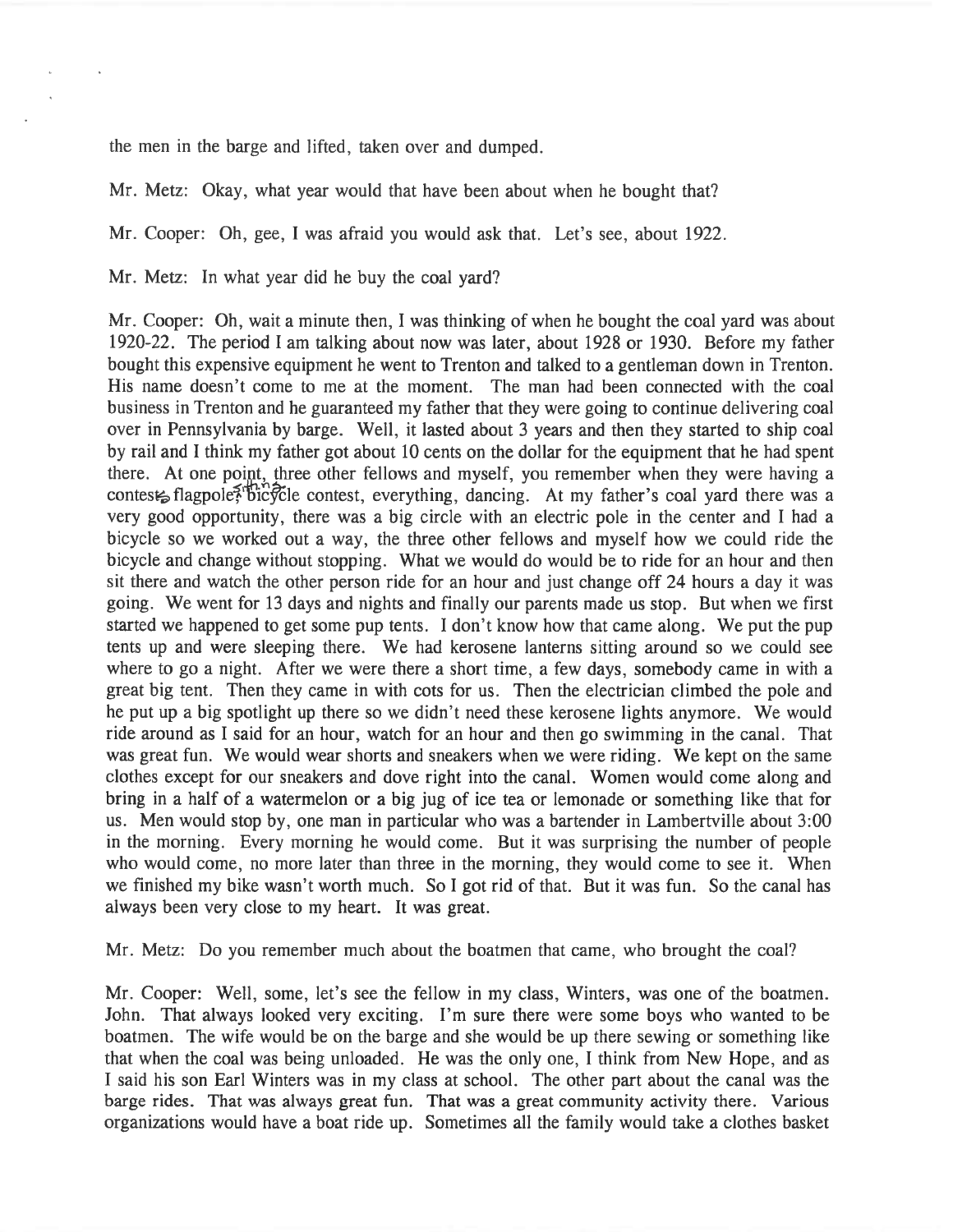full of food and we would go up just about to what they called the Cake and Seer house and stop around there and have <sup>a</sup> <sup>p</sup>icnic and come back again. People, living along the canal, well <sup>I</sup> know one person anyway. When he had <sup>a</sup> cocktail party and had any number of people coming, he would hire <sup>a</sup> barge to leave from down in New Hope, where they leave from now, and go up to his house and come back when he was called when the party was over. That was always very pleasant.

Mr. Metz: About what year would this have been?

Mr. Cooper: Well that was in the 70's. After they were running the coal. Of course they run them now, but <sup>I</sup> don't know anything about it. <sup>I</sup> think <sup>a</sup> group from here went up some years ago and rode and that was always very <sup>p</sup>leasant, especially on <sup>a</sup> moonlight night it was grea<sup>t</sup> fun and the barge passing one another. <sup>I</sup> can remember when the coal barges were coming down and they would pass the barges going up, how they would take the line off of the donkey and throw it in the canal. The **owletting** of the horn was something that stays with you a long time, and the sound of that old piece of conkshell. It was a very beautiful sound.

Mr. Metz: Did you ever ge<sup>t</sup> <sup>a</sup> ride on <sup>a</sup> boat.

Mr. Cooper: On <sup>a</sup> coal barge? No. Just on the flat bottom.

Mr. Metz: Did you ever <sup>p</sup>lay with any of the kids from the boats when you were young?

Mr. Cooper: No. <sup>I</sup> don't remember too many kids being on there. No, <sup>I</sup> never did. Although we go<sup>t</sup> very close to them when they were being unloaded, and we would see the woman up there or maybe she was down, we would peek down and watch her cook, down below. It was quite <sup>a</sup> thing at one time in New Hope. It would be wonderful if it would come back again. But you know I also remember, I worked with a group of people back in I guess the 50's, when Governor Pincholwas a great man for the coal for the canal. And Earl was good. And then Earl wasn't running, and the next governor, Duff came down to Doylestown for a political meeting and five of us sat in the front row and we had telegrams delivered to him about every 10 minutes.

 $part$ 

Mr. Zimmerman: Were you <sup>a</sup> member of the Protective Association?

Mr. Cooper: Not now, no.

Mr. Zimmerman: Not that year?

Mr. Cooper: Well, <sup>I</sup> don't think they had it then.

Mr. Zimmerman: Back in the 30's. McNarry was the one that started it.

Mr. Cooper: Oh, yeah.

Mr. Zimmerman: And then Hal Clark <sup>p</sup>icked it up.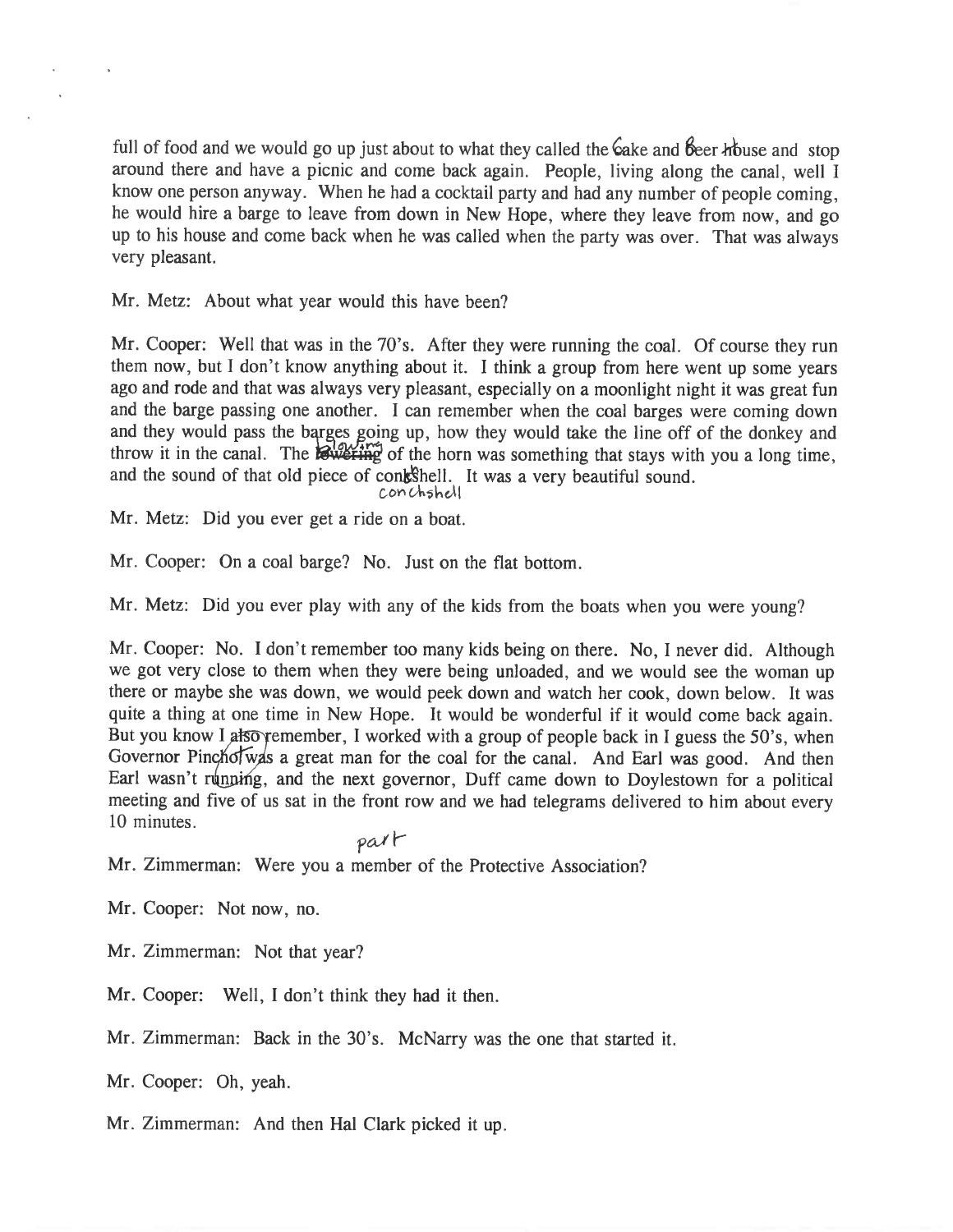Mr. Cooper: Yeah, <sup>I</sup> know. <sup>I</sup> knew Hal very well, and his son was in my class. <sup>A</sup> year behind me.

Mr. Metz: But you were saying that you were at this political meeting in Doylestown and you were sitting in the front row.

Mr. Cooper: And telegrams were being to Duff about every <sup>10</sup> minutes. James was <sup>a</sup> grea<sup>t</sup> help to the group. He stated that he and his wife drove from the upper par<sup>t</sup> of the canal down to New Hope one time and she thought that was the most beautiful boat ride she had ever had. It was just great. He was <sup>a</sup> goo<sup>d</sup> friend of the canal's.

Mr. Metz: Who was this now?

Mr. Cooper: James, Arthur James.

Mr. Metz: But Duff wasn't such <sup>a</sup> good friend of the canal?

Mr. Cooper: Well <sup>I</sup> don't think he was, he may have been. But it was James who really made his feelings known. At that time there was <sup>a</sup> group who wanted to fill in the canal and make it into a highway. I don't know how they would have handled it from New Hope. That would have been awful.<br> $\int h/\omega \int_{0}^{\infty}$ have been awful.

Mr. Zimmerman: But they did take lock 10 out.

Mr. Cooper: Take what?

Mr. Zimmerman: Lock <sup>10</sup> was when you used to go into New Hope and make <sup>a</sup> <sup>90</sup> degree and then another 90 degree and then they'd

Mr. Cooper: Oh, sure the road. So you can't go really south when you open the barge, can you? What happened much later, when <sup>I</sup> was living outside of New Hope it was much easier to ge<sup>t</sup> across from one end of the town to the other with that improvement.

Mr. Zimmerman: The Protective Association bought it.

Mr. Cooper: Yeah. And then there is this spillway just below that into the river.

Mr. Zimmerman: Yes, between 8 and 9 and 10 and 11.

Mr. Cooper: <sup>I</sup> was wondering if they ever had barges going across there.

Mr. Metz: Oh, yeah. They crossed to the Delaware Raritan.

Mr. Zimmerman: To take coal to New York, in 1848. Was it in 1923 that was the last one to cross.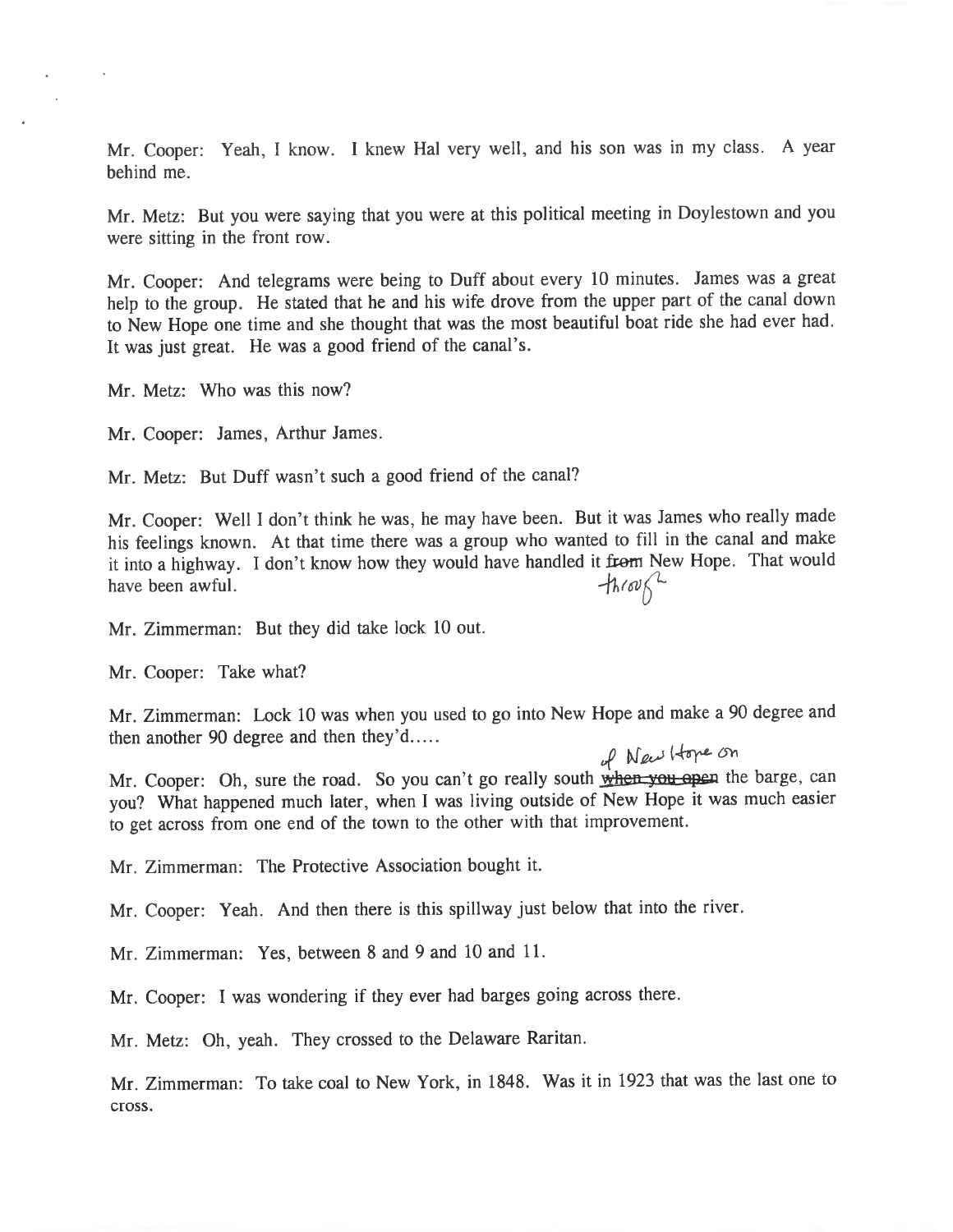Mr. Cooper: I'll be darn. That was <sup>a</sup> very interesting spot, and <sup>I</sup> never knew the history of it.

Mr. Zimmerman: There was <sup>a</sup> cable to carry across.

I don't know

Mr. Cooper: None of that existed when I was a young man.

Mr. Zimmerman: They stopped using it in 1923.

Mr. Metz: When did your father finally stop running the coal yard?

Mr. Cooper: About 1933 or 34.

Mr. Metz: Did he sell it?

Mr. Cooper: No, he went into <sup>a</sup> receivership. There was <sup>a</sup> very nice man who was selling him the coal and he go<sup>t</sup> mad as hell at my father. My father would see people running around in cars. He would say if they would pay me for my coal I would be able to buy a car too. They were hard times. <sup>I</sup> don't think he go<sup>t</sup> anything out of it.

Mr. Metz: Whereabouts exactly was your father's coal yar<sup>d</sup> located?

Mr. Cooper: Well, it was on Bridge Street, up about <sup>300</sup> feet, <sup>I</sup> would guess from the intersection of North and South Main Street from Bridge Street. And then of course it ran from there up to the canal. He had <sup>a</sup> very small office there. He bumped into <sup>a</sup> lawyer <sup>a</sup> number of years later who opene<sup>d</sup> his first office in half of my father's coal yard. In fact the lawyer became <sup>a</sup> judge, Judge Monroe. Then my father had some garages built along the road that opene<sup>d</sup> off, of course, into the coal yard. Adjacent to the coal yard, maybe this isn't of any interest, but I'll throw it out anyway, there was one of the most attractive houses in New Hope, right next to the Methodist church. <sup>A</sup> woman lived there, Miss Annie Fannie Crook. <sup>I</sup> think her father built the house, it was a beautiful house, very exquisite moldings around the ceiling, and very high ceilings. She had attending her <sup>a</sup> black family, Negro family, afro-American family, or whatever you want to call it by the name of Lee, Harry Lee. Harry had about <sup>7</sup> boys and <sup>2</sup> or <sup>3</sup> <sup>g</sup>irls. Harry would cook for Miss Annie Fannie Crook. His oldest boy would live in the house too and would do all the dusting and housework for her. To ge<sup>t</sup> from the Lee's house to the street with a car, you had to go through my father's coal yard. Miss Annie Fannie died and Dr. **1944**. I think for his services, took over the house. Lee's, most of them are gone now, except for maybe one boy or a girl or two. Alfred Lee, who was just about my age moved to Langhorne here, and <sup>I</sup> saw him several times. Alfred is now dead. We had the coal yar<sup>d</sup> gang. There were five or seven. <sup>A</sup> couple of the Lees were too young to <sup>p</sup>lay with us. We <sup>p</sup>layed baseball and football and we wrestled and we did everything out there. The fellows driving my father's coal trucks, sometimes they would, at the end of the day, they would chip in too and help us with <sup>a</sup> little baseball. They were great. Ferdinand Hall taught me to drive at age 12. In the summer <sup>I</sup> would ride in the coal truck out to deliver coal. Ferdinand would drive. After the coal was dropped, <sup>I</sup> could drive back to the borough limits and then the roads were dirt roads into New Hope. When it came time to get my automobile license, I'd had plenty of experience driving coal trucks.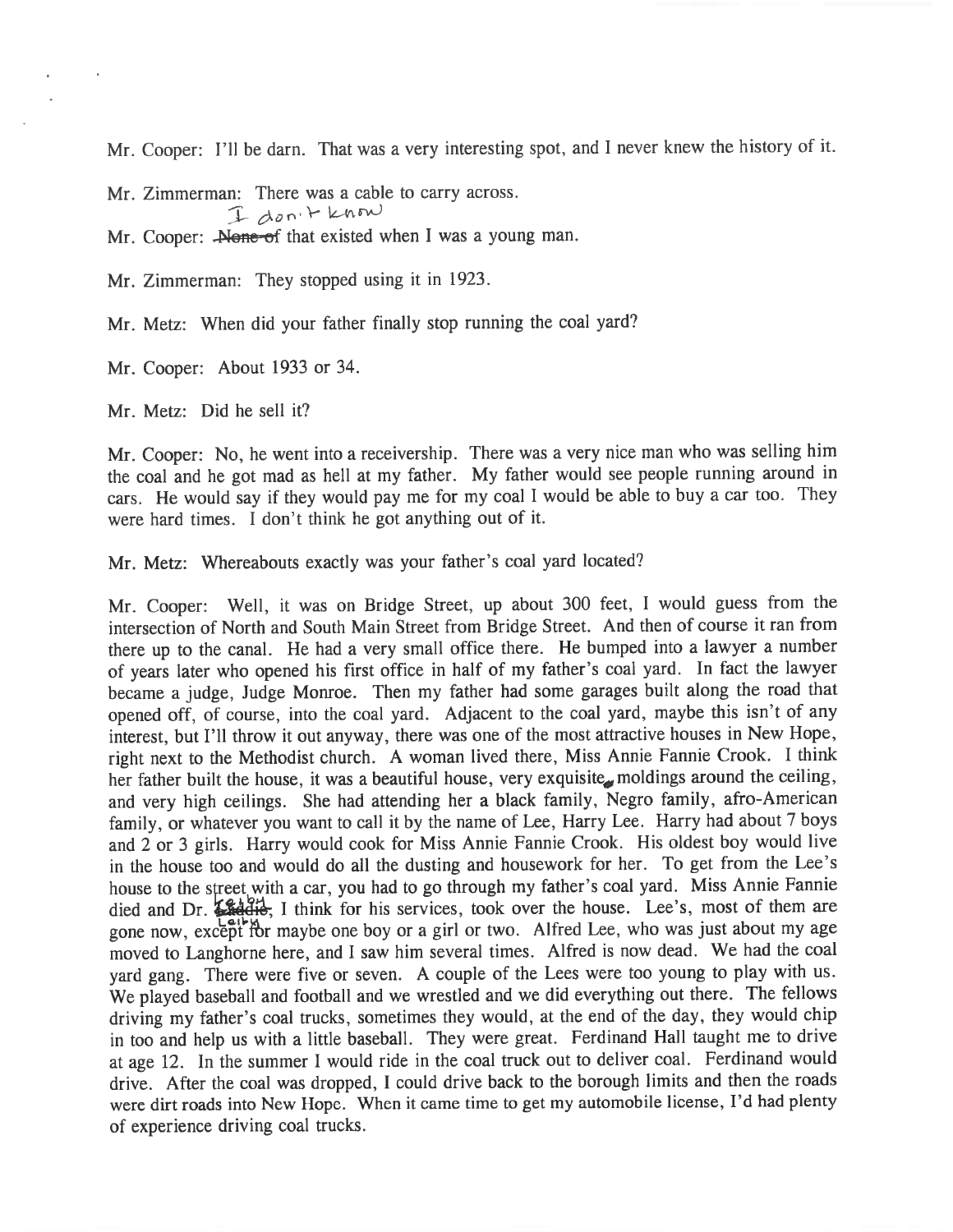Mr. Metz: What kind of truck was it that your father had. What make truck was it, do you remember?

Mr. Cooper: <sup>I</sup> think it was <sup>a</sup> Chevrolet. Also in the coal yar<sup>d</sup> near the coal bins there was an old building that housed the trucks. Then there was a shoemaker there, oh, not shoemaker, a horse shoer, Ferrier. He took care of the old grey mare and anybody else's horse that needed shoeing. He had blower there and turned it, and got the coals good and hot. We used to stand around watching him. That was grea<sup>t</sup> fun too.

Mr. Metz: Did you ever ice skate on the canal?

Mr. Cooper: Oh, yes, sure. You know sometimes you would find three hockey games going at once on the canal. At least two, one under each bridge, and one further down. Swimming too was <sup>a</sup> grea<sup>t</sup> spor<sup>t</sup> on the cana).

Mr. Metz: So we were talking about hockey. There was <sup>a</sup> hockey game under each bridge.

Mr. Cooper: Yep. We used to <sup>p</sup>lay, you use the expression kick, the ice when it go<sup>t</sup> soft and you would skate across it and it would go in waves behind you and sometimes you would go right on through. But no one ever drown skating there. Because the water had been mostly left out of the canal. Swimming was also fun at the aqueduct. That is just between the Ferry Street bridge and the Mechanic Street bridge. That was the real big spo<sup>t</sup> for swimming. Some boys, older than myself at that time, would dive from the canal down into the stream below. When they did that there was <sup>p</sup>lenty of mud stirred up. It wasn't very deep, but <sup>I</sup> didn't do that. There was also <sup>a</sup> lot of diving off of the bridge. <sup>I</sup> think <sup>I</sup> might have done that once off of the Ferry Street bridge. At that time the donkeys could ge<sup>t</sup> underneath the bridge on Bridge Street. It was <sup>a</sup> hump back. And I'll tell you, you'd bump into people from all over the United States and say you were from New Hope. They'd say, "Oh <sup>I</sup> remember that bridge in New Hope, that hump back bridge. But now <sup>I</sup> think they have <sup>a</sup> hard time getting underneath that. In fact it's been dug out and the towpath has been lowered quite <sup>a</sup> bit.

Mr. Metz: Are there any buildings from you father's coal yard, or are they all gone?

Mr. Cooper: No. Well they are all gone. There was, well <sup>I</sup> called it an apartment, maybe <sup>a</sup> two story building pu<sup>t</sup> up there. I'd always hoped to have that coal yar<sup>d</sup> some day and pu<sup>t</sup> up houses along the canal. That would have been very nice, very <sup>p</sup>leasant. The garages have been torn down. Where my father's coal yar<sup>d</sup> was at one time was the pos<sup>t</sup> office. Then they had stores going up the hill that still exist. The pos<sup>t</sup> office is no longer there.

Mr. Metz: Did you ever save any records or did your father ever save any business records from the coal yard?

Mr. Cooper: No business records, no. Pictures that <sup>I</sup> had of them unloading the coal, the men standing on the barges and so forth, <sup>I</sup> gave to Jim McGill. You know Jim. He's the mayor of New Hope. He must have other <sup>p</sup>ictures of the canal besides the ones <sup>I</sup> gave him. Because he goes around <sup>g</sup>iving talks on the history of New Hope, or showing slides anyway of things in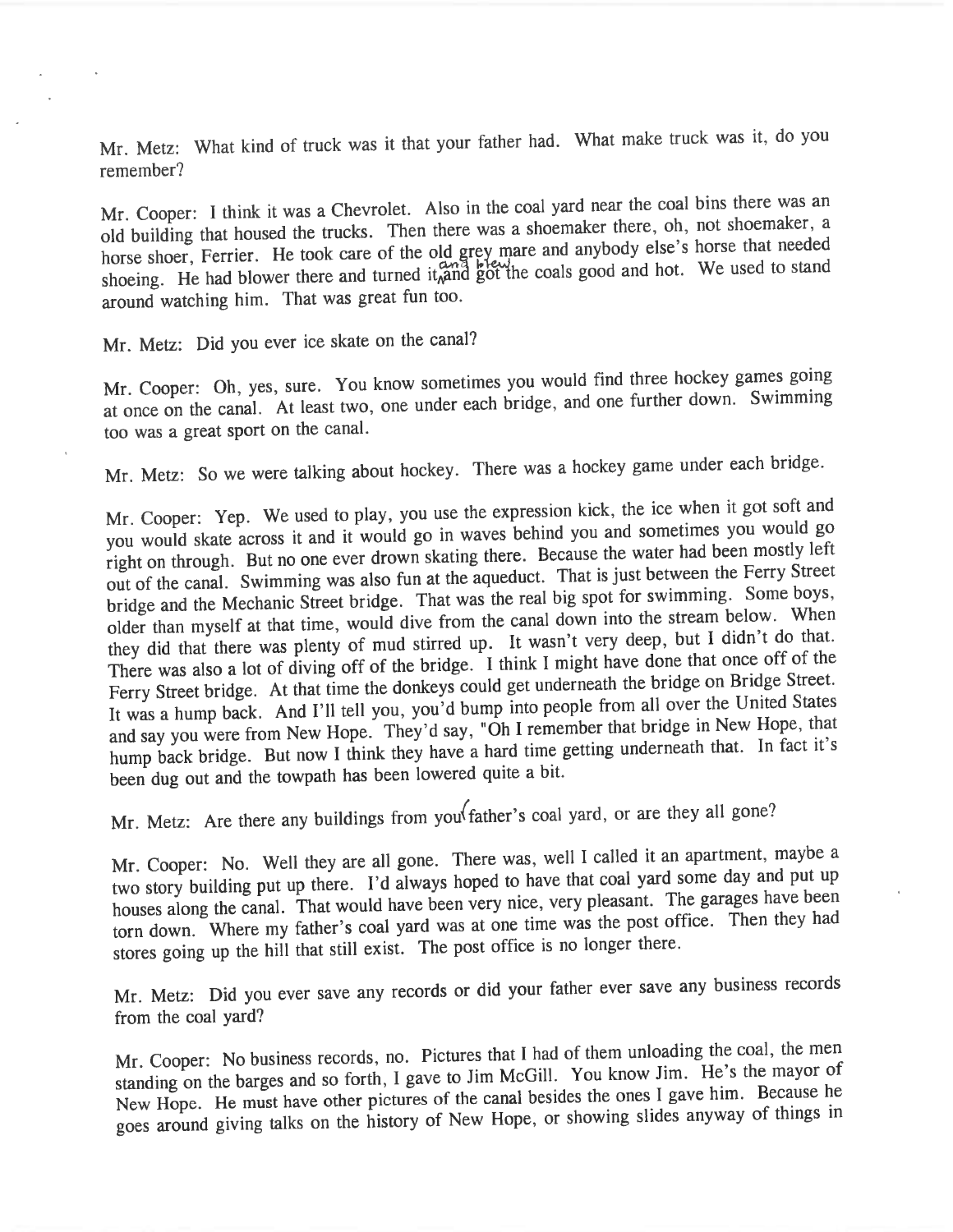New Hope.

Mr. Metz: Zinp, do you have anything you would like to ask?

Mr. Zimmerman: Do you remember when the <sup>p</sup>layhouse opened?

Mr. Cooper: <sup>I</sup> sure do. <sup>I</sup> worked back stage the first summer it was open.

Mr. Zimmerman: When was that?

Mr. Cooper: Wow, was it 1938. <sup>1</sup> worked back stage the first summer it was opened.

Mr. Zimmerman: How old were you then?

Mr. Cooper: <sup>22</sup> <sup>I</sup> was in college, working during the summer. Dick Bennett was there, the father of the Bennett sisters. He had <sup>a</sup> school, in fact, Grace Kelly worked there one summer under him. He didn't have <sup>a</sup> very goo<sup>d</sup> memory. One <sup>p</sup>lay <sup>I</sup> remember he was on the couch, and had a sheet over him and underneath the sheet was a speaker so they could prompt him from back stage. Oh, there are lot of stories. Singen (225) was great fun, a great friend of mine. <sup>I</sup> haven't seen him for <sup>a</sup> few years. <sup>I</sup> saw his <sup>p</sup>icture in the Gazette recently.

Mr. Zimmerman: He came to <sup>a</sup> Trenton Historical Society annual meeting <sup>a</sup> year or so ago.

Mr. Cooper: Just <sup>a</sup> few months ago <sup>I</sup> saw his <sup>p</sup>icture in the Gazette. We would strike the sets and pu<sup>t</sup> up for the next day the new ones and nobody go<sup>t</sup> paid. If he felt in the mood and flush, Singen would take us over to Lambertville to a place called Ledgers and we'd have some beer and sandwiches. There was this one girl working there by the name of ???, her father was vicepresident and treasurer of Bloomingdale's Department Store in New York. They lived outside of New Hope, and they had <sup>a</sup> swimming pool. So we'd all hop in the car and go up and go swimming. Sometimes we'd go bare ass swimming in the river. There would be <sup>a</sup> raft out there. Male, female, boys, <sup>g</sup>irls, we'd all go in and we'd have <sup>a</sup> heck of <sup>a</sup> lot of fun. There was no horse <sup>p</sup>lay, but it was fun, just thinking about it, <sup>I</sup> guess.

Mr. Zimmerman: Was that the beginning of the change in New Hope?

Mr. Cooper: Oh, yes definitely. Before the playhouse came, Tony Sarg had a shop there, and so did Don Hedges, Hedges Craft Shop they called it, on North Main Street. They did very well, and then when the theater came, <sup>I</sup> don't believe there was more than two restaurants in New Hope, maybe only one of any reputation. The fact is, the Towpath House, off of Mechanics Street, that was very good and Henrietta Cunningham ran it, and she did a good job there. She'd have a, what we'd call a Local Yokal, one night a week when you could go there and you'd have your dinner, pay the regular price for the dinner and then you could have either dessert or salad free. That was quite <sup>a</sup> bargain.

Chez Odefle $\rightarrow$ 

Mr. Zimmerman: How about the River House which became ???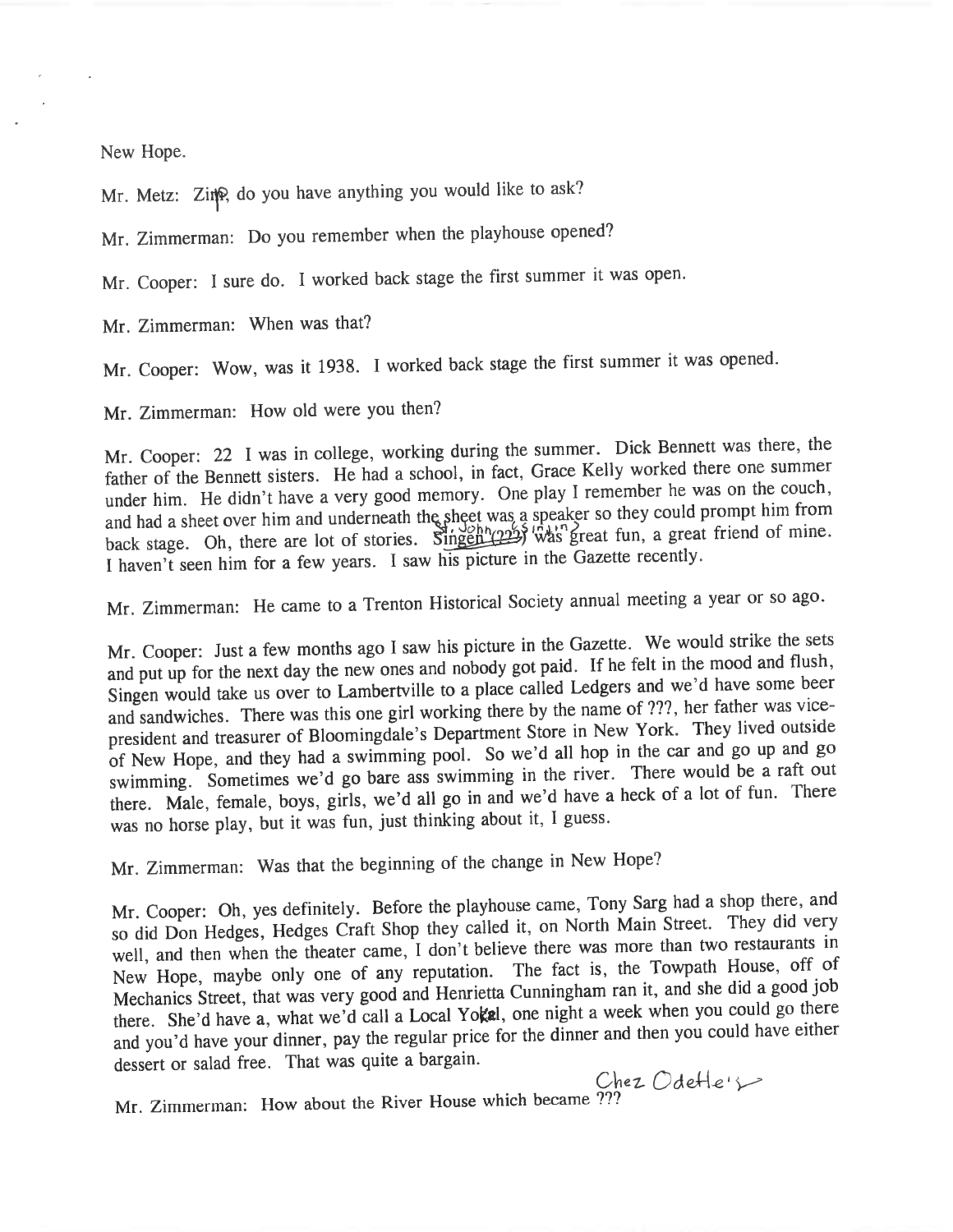Mr. Cooper: Yeah, well that was changed. Some people by the name of Cooper ran that. <sup>I</sup> remember the flood of '55. Because my wife worked on cleaning silver and things like that for them, and <sup>I</sup> worked at the craft shop. Well, we both worked there until the first night, they sent everybody out of town because there was oil on the water. We were working at the craft shop, and dishes and everything were floating around in the craft shop and trying to ge<sup>t</sup> things upstairs. Then friends of our down the river, by the name of Sullivans, he was a puppeteer, it came up just under their mattress on the second floor, under their bed. That was tough, hard work. <sup>I</sup> might as well add, we had tremendous help from the Amish out around Lancaster. Work. I might as well also, we have great big, you know what a coal scoop is? It's a wide<br>They would come in, and they'd have great big, you know what a coal scoop is? It's a wide shovel. They'd have that filling buckets with mud. A group of us would carry them upstairs, and out and we'd say "Let's take <sup>a</sup> break, let's take <sup>a</sup> breather." <sup>I</sup> was smoking at that time, but they didn't smoke.

Mr. Zimmerman: No, they had to keep on working.

Mr. Cooper: There was a place for them to swim that night. That was the only thing they white cooperture to swim. Of course people outside of New Hope were very glad to turn over their swimming poois to anybody. They had fun.

Mr. Metz: When did you finally leave New Hope?

Mr. Cooper: Well, in '44 I was in the Navy, sent to Chicago to pick up a amphibious ship, LSM, take it down to Mississippi and out to the Pacific, and while in Chicago, it was at an officer's club, <sup>I</sup> saw my wife and asked her to dance and we were married two weeks later. When I came back I had a job offer. I was a graduate architect, an architect in New York City. When I came back I had a job server. planning, and I took second prize in a three bedroom house. So I thought I was a hot shot and<br>have been and a half and planning, and I took second price in a line.<br>We moved to some friends in Grand Rapid, Michigan and that lasted about a year and a half and <sup>I</sup> go<sup>t</sup> home sick for the east and we came back to New Hope. We lived up the river by the bad turn there by Phillips Mill and then built a house on AquatomeRd. and lived there for 35 years. Then moved to Washington, DC. My sister-in-law died, she left all the contents of the apartment to my wife, so we moved down there for two years and then came back here. We've been here almost six years.

Mr. Metz: Is there anything you would like to add about the canal or New Hope that we haven't touched?

Mr. Cooper: Well, the only thing is, <sup>I</sup> read how the people are being hounded because they built <sup>a</sup> pair of steps up to the towpath or they built <sup>a</sup> deck onto their house out to the towpath. They've been here and had this for so long, I think the heckling is unfortunate. Maybe legally they have every right to do what they are doing, but you tell me how's it going to go. Are they going to have to remove their decks and their walks and everything up to the towpath?

Mr. Metz: Probably. What has happened is that, it's one of these things where some of the older people would just take <sup>a</sup> little bit, but then some people took an inch as goo<sup>d</sup> as <sup>a</sup> mile.